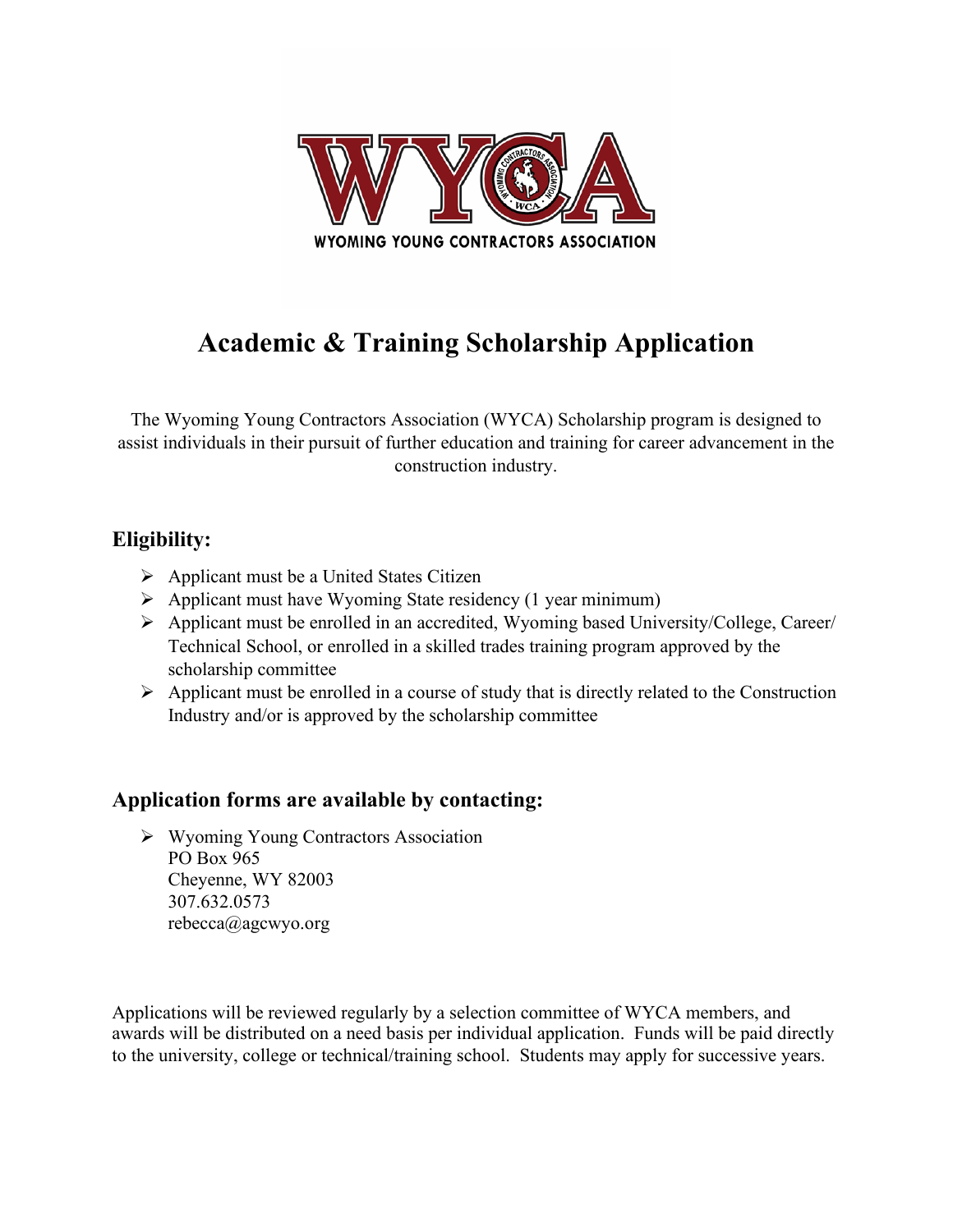

## **Academic & Training Scholarship Application**

|                                                                           | Phone: Email: Email: |  |
|---------------------------------------------------------------------------|----------------------|--|
| Are you and American Citizen? _____________ Are you a Wyoming Resident? _ |                      |  |

## **Education Information:**

High School/College/University last attended (name, address, city, state, zip):

College/University/Training Program you are enrolled to attend (name, address, city, state, zip):

Type of degree/certificate you are pursuing: